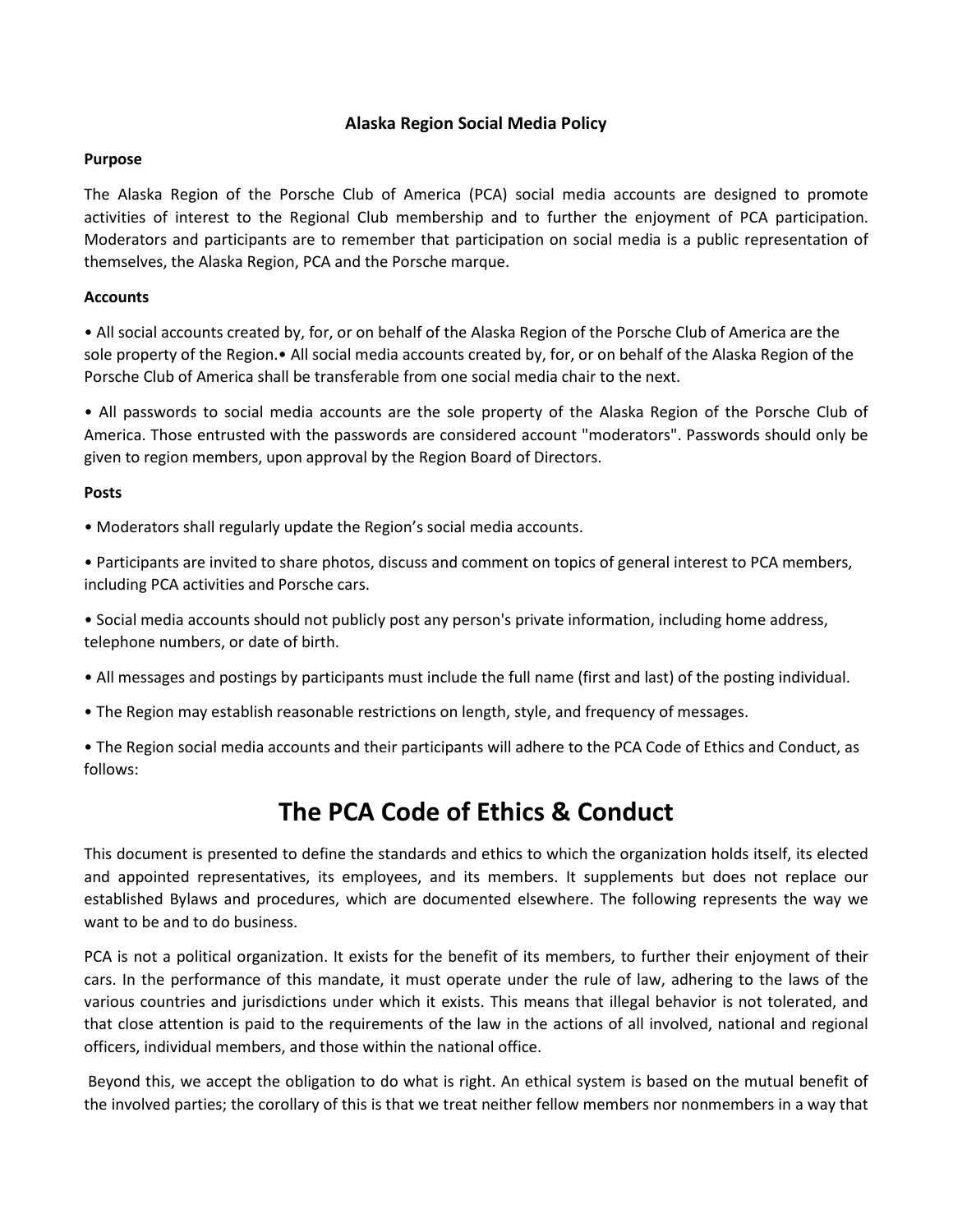is demeaning, embarrassing, derogatory, or otherwise inappropriate. This, of course, extends to our concept of respect and equal treatment for all, regardless of gender, race, religion, national origin or other such protected status. Our natural competitiveness does not extend to taking unfair advantage of others, be they individuals, clubs, or businesses. Actions and words about which there may be some question are undertaken, when possible, only after careful thought and perhaps consultation.

Decisions affecting PCA should be either self-obvious or readily explained. Particular attention should be paid to potential conflicts of interest involving special treatment or gifts from individuals or companies possibly hoping to gain something in return. Other potential conflicts of interest, in which an officer, employee, or member must weigh his immediate and personal potential for gain against the best interests of PCA, require special thoughtful attention. Transparency in all actions is desirable. Nothing must be allowed to compromise the integrity, credibility, and best interests of PCA in the making of decisions that affect the club.

The culture of PCA is founded on doing the right thing to the best of our ability. Without this, we lose our selfrespect both as an organization and as individuals, a price that we will not pay. Non-adherence to these principles will not be tolerated; behavior or actions damaging to PCA will be dealt with by the established club Bylaws, and may result in permanent loss of membership.

## • *The following types of messages or postings are not permitted:*

*o Those that contain offensive, abusive, harassing, disrespectful, defamatory, obscene or otherwise unsuitable language.*

*o Those that are personal attacks, demeaning, derogatory or could be construed as slanderous in nature of any individual.*

*o Those that disparage any product, company or individual.*

*o Those that are divisive in nature (e.g. religion, politics, social issues, etc.)*

# *o Those that the Region or the PCA Executive Council and Board of Directors deem harmful to the National Organization, any Zone, Region or individual*

# **Classified Advertisements**

• Classified advertisements by PCA members are allowed for the sale of or in search of Porsche or PCA-related items. Classified advertisements may not be placed for services. Members are not allowed to post the same ad more than once. Members posting classified ads should not "bump" their own posts. All "For Sale" ads must clearly list the asking price. Once an item has sold, members should mark their original posting as such, or delete it.

• The Region is not responsible for the successfulness of any sale or transaction of any type. The Region moderators will not answer any questions from potential buyers about classified advertisements. The Region will delete any classified ad that does not conform to these rules.

• Participants may not post advertisements of behalf of their business, company or third party.

## **Endorsements**